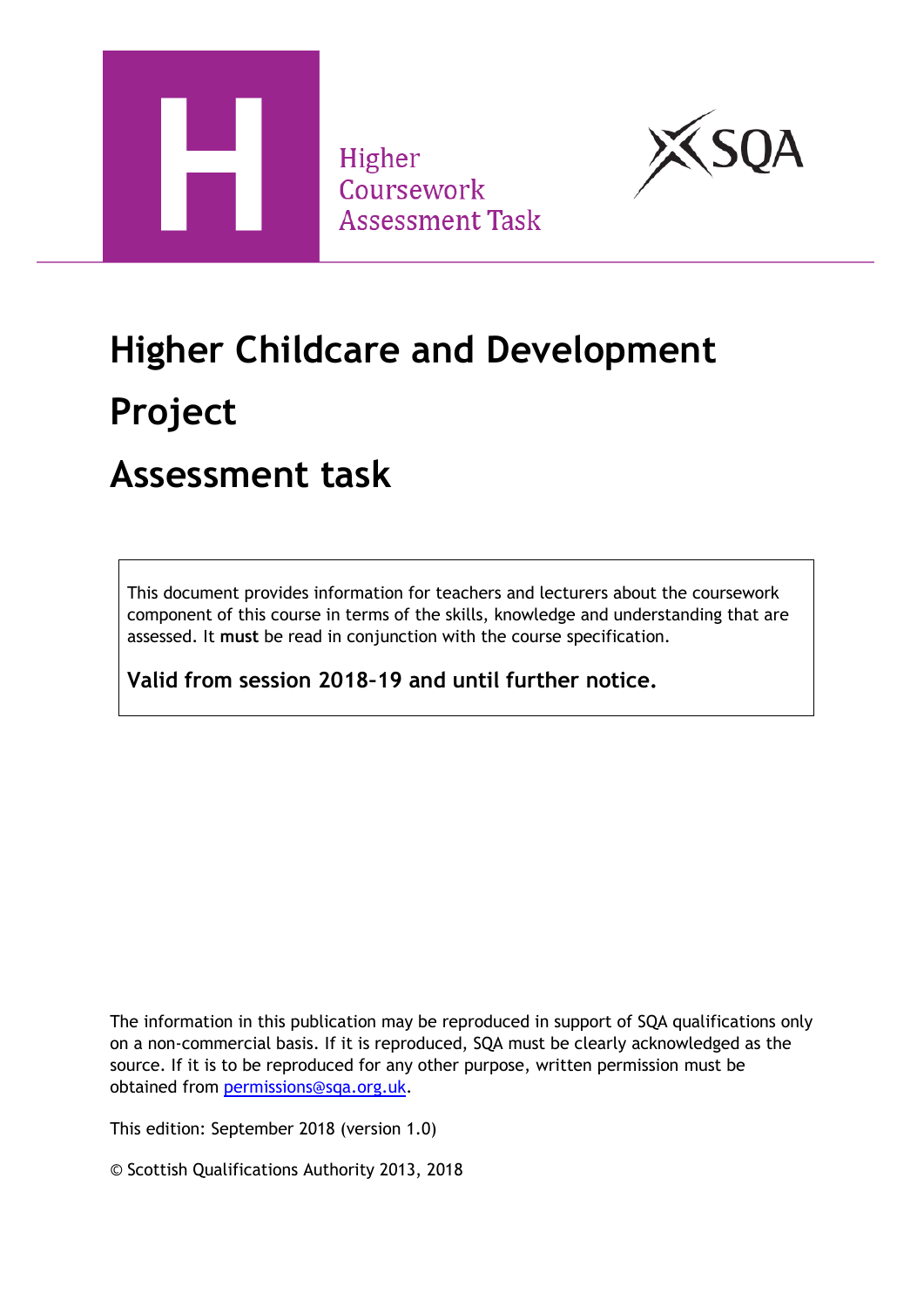## **Contents**

| Introduction                |   |
|-----------------------------|---|
| Marking instructions        | ີ |
| Instructions for candidates | 8 |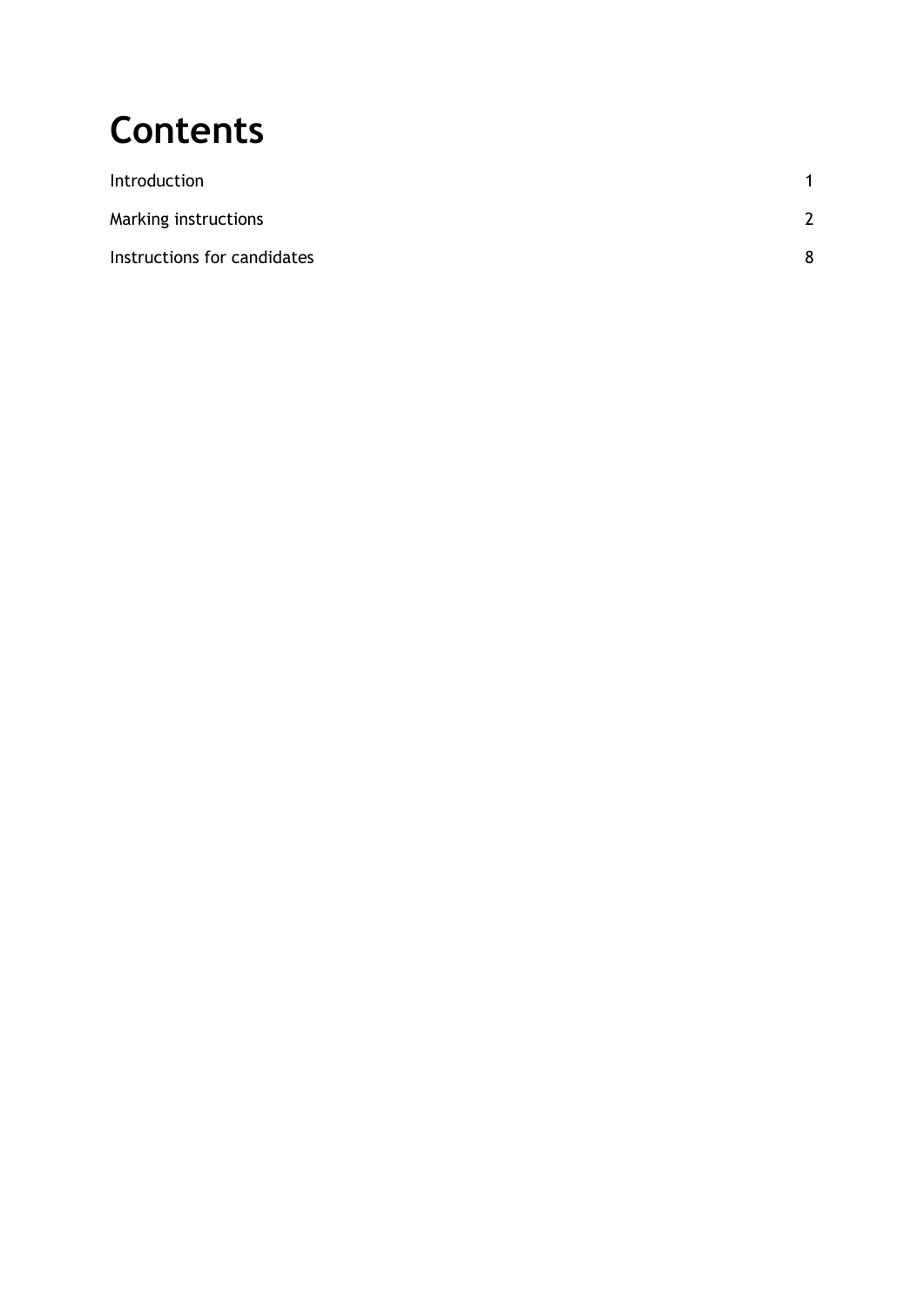## <span id="page-2-0"></span>**Introduction**

This document contains marking instructions and instructions for candidates for the Higher Childcare and Development project. You must read it in conjunction with the course specification.

This project is worth 90 marks. This is 70% of the overall marks for the course assessment.

This is one of two course assessment components. The other component is a question paper.

Candidates must use one of the following briefs as the basis for their project:

- How do government initiatives support outdoor learning?
- How can literacy development be supported for children and young people?
- What are the benefits of play to the holistic development of children and young people?

The project should be between 3,000 and 4,000 words, excluding references, footnotes and appendices. The candidate must provide the word count for the completed project, excluding appendices, footnotes and references. If the word count exceeds the maximum by 10%, a penalty will be applied.

Footnotes and appendices should only be used to support information included in the project (for example tables of figures, graphs, statistics, questionnaires, transcripts of interviews, pictures) and cannot be used to add information that should be submitted as part of the word count.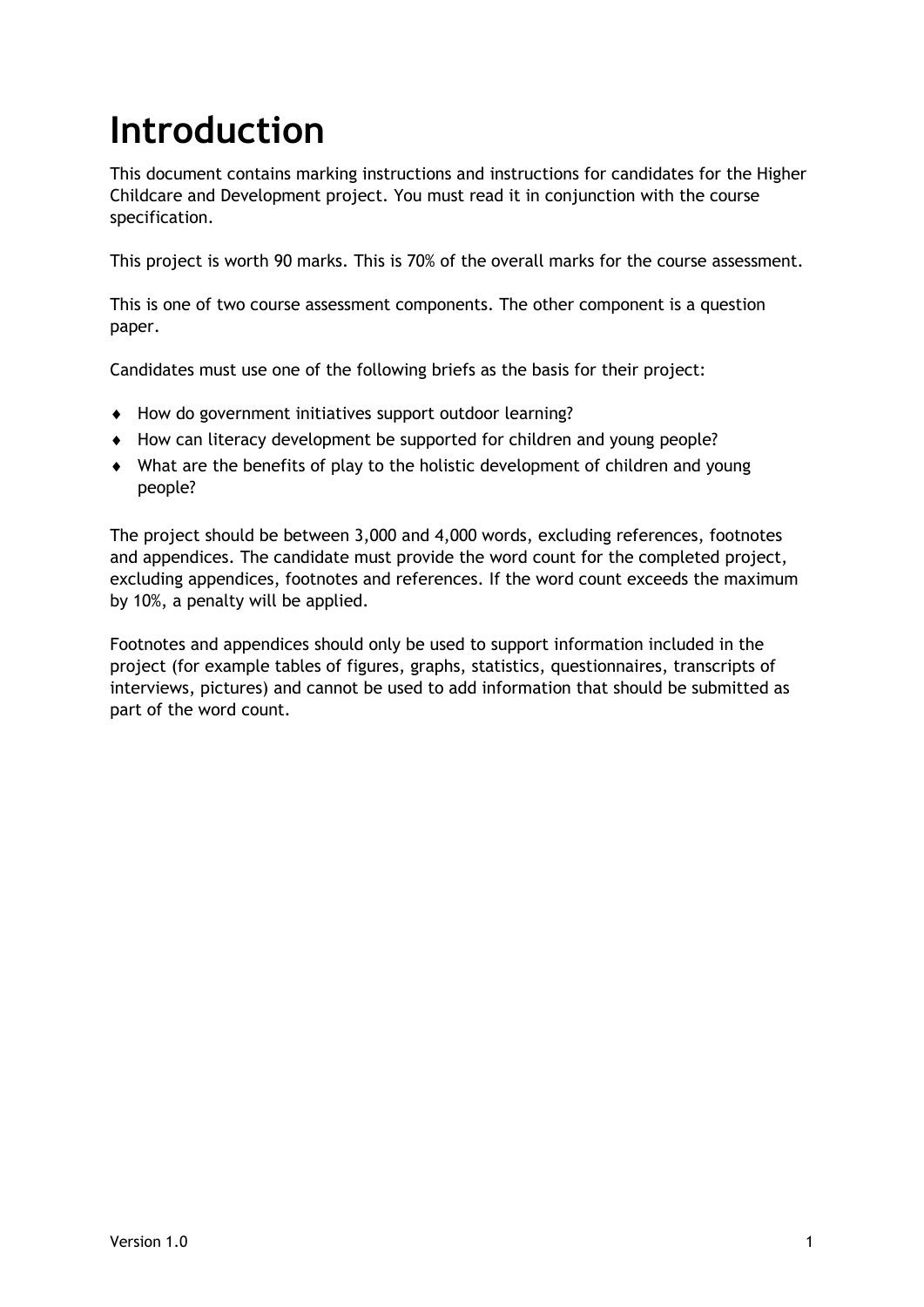## <span id="page-3-0"></span>**Marking instructions**

In line with SQA's normal practice, the following marking instructions for the Higher Childcare and Development project are addressed to the marker. They will also be helpful if you are preparing candidates for course assessment.

Candidates' evidence is submitted to SQA for external marking.

### **General marking principles**

Always apply these general principles. Use them in conjunction with the detailed marking instructions, which identify the key features required in candidates' responses.

- a Always use positive marking. This means candidates accumulate marks for the demonstration of relevant skills, knowledge and understanding; marks are not deducted for errors or omissions.
- b If a candidate response does not seem to be covered by either the principles or detailed marking instructions, and you are uncertain how to assess it, you must seek guidance from your team leader.
- c Award marks according to the accuracy and relevance of the evidence provided, whether it is included in the examples given in the detailed marking instructions or not.
- d 'Explain' requires candidates to relate cause and effect and/or make relationships between things clear.
- e 'Analyse' requires candidates to identify relevant pieces of information, the relationship between them, and their relationship to the brief. This might involve analysing data; exploring contradictions, inconsistencies or different views; comparing and contrasting; or any other relevant type of analysis.
- f 'Evaluate' requires candidates to make a judgement based on criteria such as strengths and/or weaknesses or advantages and/or disadvantages.
- g 'Provide a conclusion' requires candidates to provide a reasoned opinion supported by information or data.
- h A development of a point (of description, explanation, evaluation or analysis) must provide further related information to gain the mark for development.
- i Award marks for the response at any relevant point in the report where the evidence occurs. There is no requirement for the report to follow any particular order: the structure of the report does not need to follow the order of the prompts.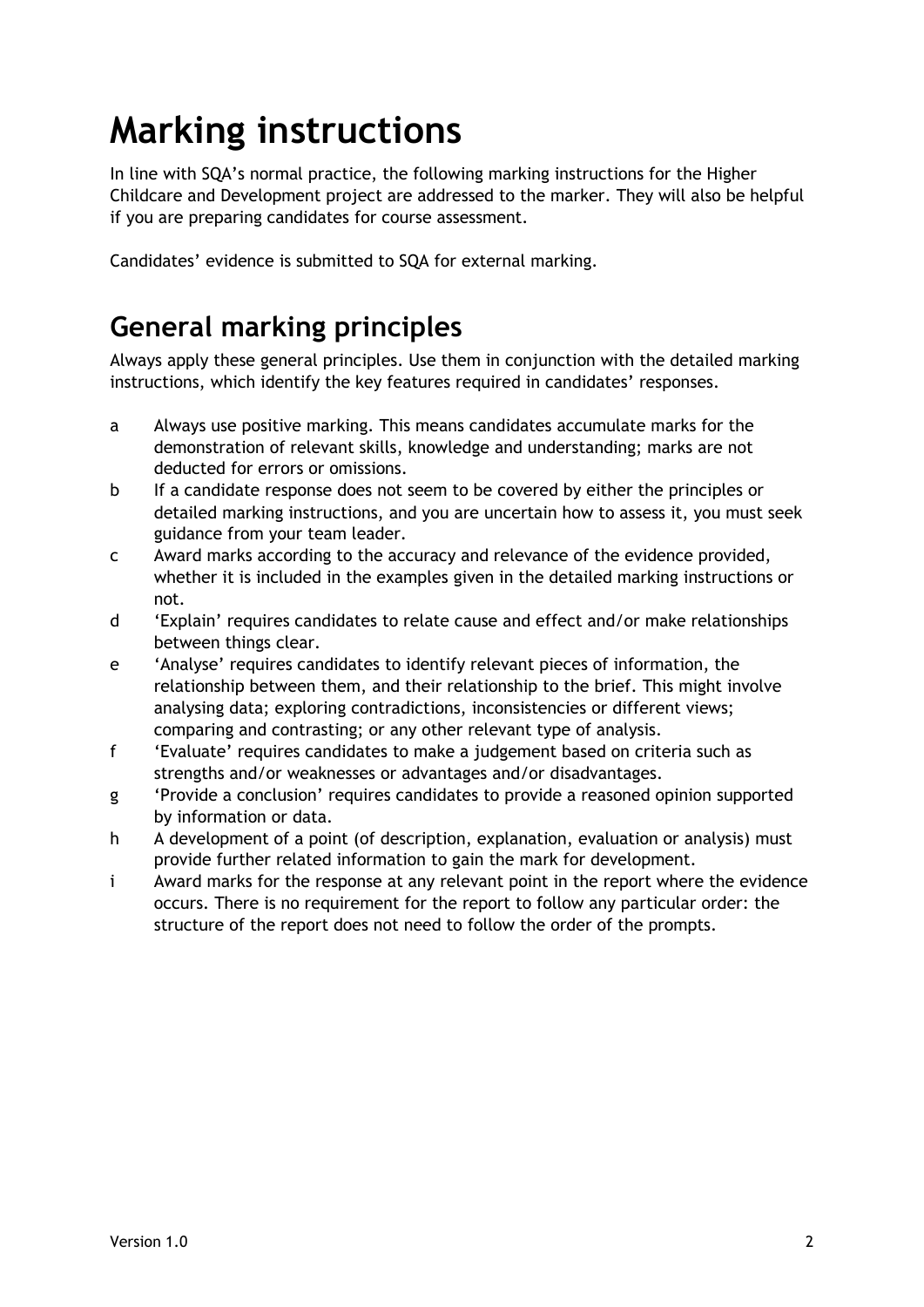### **Detailed marking instructions**

**Candidates' responses must be clearly related to the brief and the chosen child or young person.**

| Item | Prompt                                        | Max  | <b>Marking instructions</b>                                                                                                                                                                 | <b>Additional guidance</b>                                                                                                                                                      |
|------|-----------------------------------------------|------|---------------------------------------------------------------------------------------------------------------------------------------------------------------------------------------------|---------------------------------------------------------------------------------------------------------------------------------------------------------------------------------|
|      |                                               | mark |                                                                                                                                                                                             |                                                                                                                                                                                 |
| A    | (i) Explain two<br>aspects of<br>development. | 12   | Award up to 3 marks for each aspect of child<br>development.                                                                                                                                | Explanation requires candidates to relate aspects<br>of child development to the brief and the chosen<br>child or young person and make the relationship<br>between them clear. |
|      | (ii) Explain the                              |      | The two aspects of development should clearly<br>relate to the brief and the chosen child or young                                                                                          |                                                                                                                                                                                 |
|      | interrelationship                             |      | person.                                                                                                                                                                                     | Aspects of development could include social,                                                                                                                                    |
|      | between these                                 |      |                                                                                                                                                                                             | physical, emotional, cognitive, cultural or any                                                                                                                                 |
|      | two aspects of<br>development on              |      | For each of the two aspects of child development:                                                                                                                                           | other relevant aspect of human development.                                                                                                                                     |
|      | the chosen child<br>or young<br>person.       |      | • Award 1 mark for a point of description, or a<br>development of a point of description, of the<br>aspect that is clearly relevant to the brief and<br>the chosen child or young person.   |                                                                                                                                                                                 |
|      |                                               |      | Award 2 marks for milestones that are relevant<br>to the age of the child or young person and each<br>identified aspect.                                                                    |                                                                                                                                                                                 |
|      |                                               |      | • Award up to 6 marks for the development of a<br>point of explanation of the interrelationship of<br>the two aspects of development, clearly related<br>to the brief and the chosen child. |                                                                                                                                                                                 |
| B    | Analyse three                                 | 15   | The three factors that influence development must                                                                                                                                           | Analysis requires candidates to identify factors                                                                                                                                |
|      | factors that                                  |      | clearly relate to the brief and the chosen child or                                                                                                                                         | that influence development, the relationship                                                                                                                                    |
|      | influence                                     |      | young person. Factors should include one positive                                                                                                                                           | between them, and their relationships to the                                                                                                                                    |
|      | development.                                  |      | factor and two negative factors.                                                                                                                                                            | brief and the chosen child or young person.                                                                                                                                     |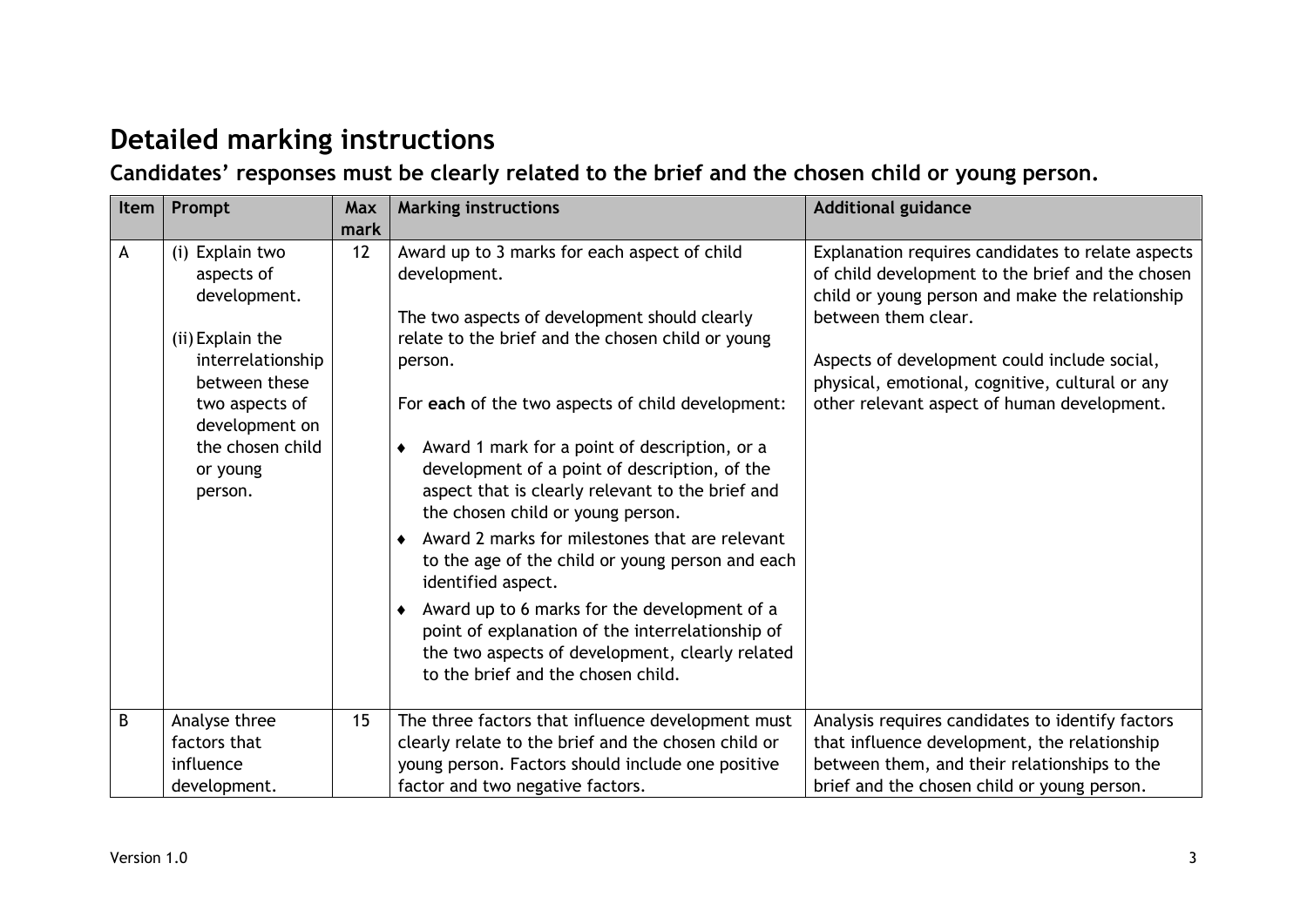| Item | Prompt                                     | <b>Max</b><br>mark | <b>Marking instructions</b>                                                                                                                                                                                                                                                                                                                                                                                                                                                                                                                           | <b>Additional guidance</b>                                                                                                                                                                                                                                                                                                                                                                                                                                                                                                                                            |
|------|--------------------------------------------|--------------------|-------------------------------------------------------------------------------------------------------------------------------------------------------------------------------------------------------------------------------------------------------------------------------------------------------------------------------------------------------------------------------------------------------------------------------------------------------------------------------------------------------------------------------------------------------|-----------------------------------------------------------------------------------------------------------------------------------------------------------------------------------------------------------------------------------------------------------------------------------------------------------------------------------------------------------------------------------------------------------------------------------------------------------------------------------------------------------------------------------------------------------------------|
|      |                                            |                    | Award up to 5 marks for each factor that influences<br>development.<br>For each of the three factors that influence<br>development:<br>• Award 1 mark for a point of analysis of the<br>factor that is clearly relevant to the brief and<br>the chosen child or young person.<br>• Award 1 further mark for each development of<br>a point of analysis that is clearly relevant to the<br>brief and the chosen child or young person.                                                                                                                 | This might involve analysing data; exploring<br>contradictions, inconsistencies or different<br>views; comparing and contrasting; or any other<br>relevant type of analysis.<br>Factors that influence development could<br>include cultural, economic, environmental,<br>familial or societal factors.                                                                                                                                                                                                                                                               |
| C    | Explain two<br>theories of<br>development. | 10 <sup>°</sup>    | The two theories of development must clearly<br>relate to the brief and the chosen child or young<br>person.<br>Award up to 5 marks for each theory of development.<br>For each theory:<br>• Award 1 mark for identifying a theory that is<br>clearly relevant to the brief and the chosen<br>child or young person.<br>Award 2 marks for a description of this theory.<br>Award 2 marks for a point of explanation, or a<br>$\bullet$<br>development of a point of explanation, of the<br>theory in relation to the chosen child or young<br>person. | Explanation requires candidates to relate to two<br>theories of development and make the<br>relationship between these theories clear.<br>Candidates can refer to classical and/or<br>contemporary theories of development and must<br>use appropriate terminology to support their<br>chosen theories. These should include theory<br>relevant to social or emotional, language,<br>cognitive, and physical development in children<br>and young people, along with relevant theory of<br>play. Candidates should refer to theories that<br>inform current practice. |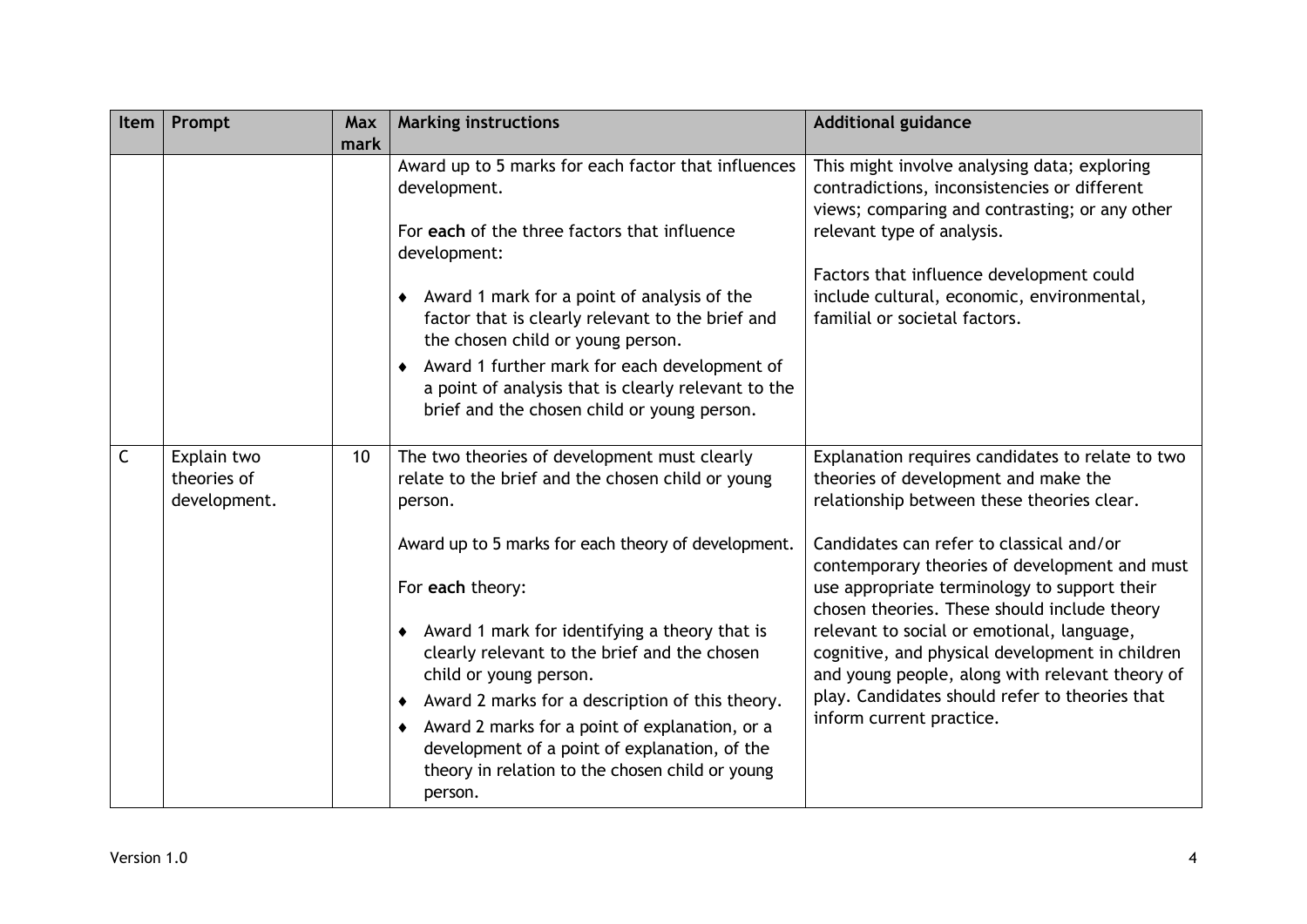| Item | Prompt                                                                                                                                  | <b>Max</b><br>mark | <b>Marking instructions</b>                                                                                                                                                                                                                                                                                                                                                                                                                                                                                         | <b>Additional guidance</b>                                                                                                                                                                                                                                                                                                                                                                                                                                                                          |
|------|-----------------------------------------------------------------------------------------------------------------------------------------|--------------------|---------------------------------------------------------------------------------------------------------------------------------------------------------------------------------------------------------------------------------------------------------------------------------------------------------------------------------------------------------------------------------------------------------------------------------------------------------------------------------------------------------------------|-----------------------------------------------------------------------------------------------------------------------------------------------------------------------------------------------------------------------------------------------------------------------------------------------------------------------------------------------------------------------------------------------------------------------------------------------------------------------------------------------------|
| D    | Analyse how the<br>two chosen<br>theories of<br>development in<br>prompt C can be<br>applied to the<br>chosen child or<br>young person. | 10                 | Award up to 5 marks for each theory of<br>development.<br>For each theory:<br>Award 1 mark for a point of analysis, or the<br>development of a point of analysis, of the<br>theory that is clearly relevant to the chosen<br>child or young person.                                                                                                                                                                                                                                                                 | Analysis requires candidates to identify how<br>theories of development, identified in prompt C,<br>can be applied to the chosen child or young<br>person. Candidates should show the relationship<br>between theories and their relationships to the<br>brief and the chosen child or young person. This<br>might involve analysing data; exploring<br>contradictions, inconsistencies or different<br>views; comparing and contrasting; or any other<br>relevant type of analysis.                |
| Ε    | Explain two<br>strategies and/or<br>initiatives.                                                                                        | 12                 | The two strategies and/or initiatives must clearly<br>relate to the brief.<br>Award up to 6 marks for each strategy and/or<br>initiative.<br>For each strategy or initiative:<br>Award 1 mark for identifying a relevant strategy<br>or initiative.<br>• Award 2 marks for description of the strategy or<br>initiative.<br>Award 3 marks for the development of a point<br>$\bullet$<br>of explanation of the strategy or initiative that<br>is clearly relevant to the brief and chosen child<br>or young person. | Explanation requires candidates to relate<br>relevant strategies and initiatives to the brief<br>and the chosen child or young person and make<br>the relationship between them clear.<br>Candidates can refer to any current relevant<br>initiative or strategy. These include Play<br>Strategy, Curriculum for Excellence, GIRFEC,<br>Child Smile, Every Day is a Learning Day, Pre-<br>Birth to Three Guidelines, Better Eating Better<br>Learning, Hungry for Success, Eat Well, Daily<br>Mile. |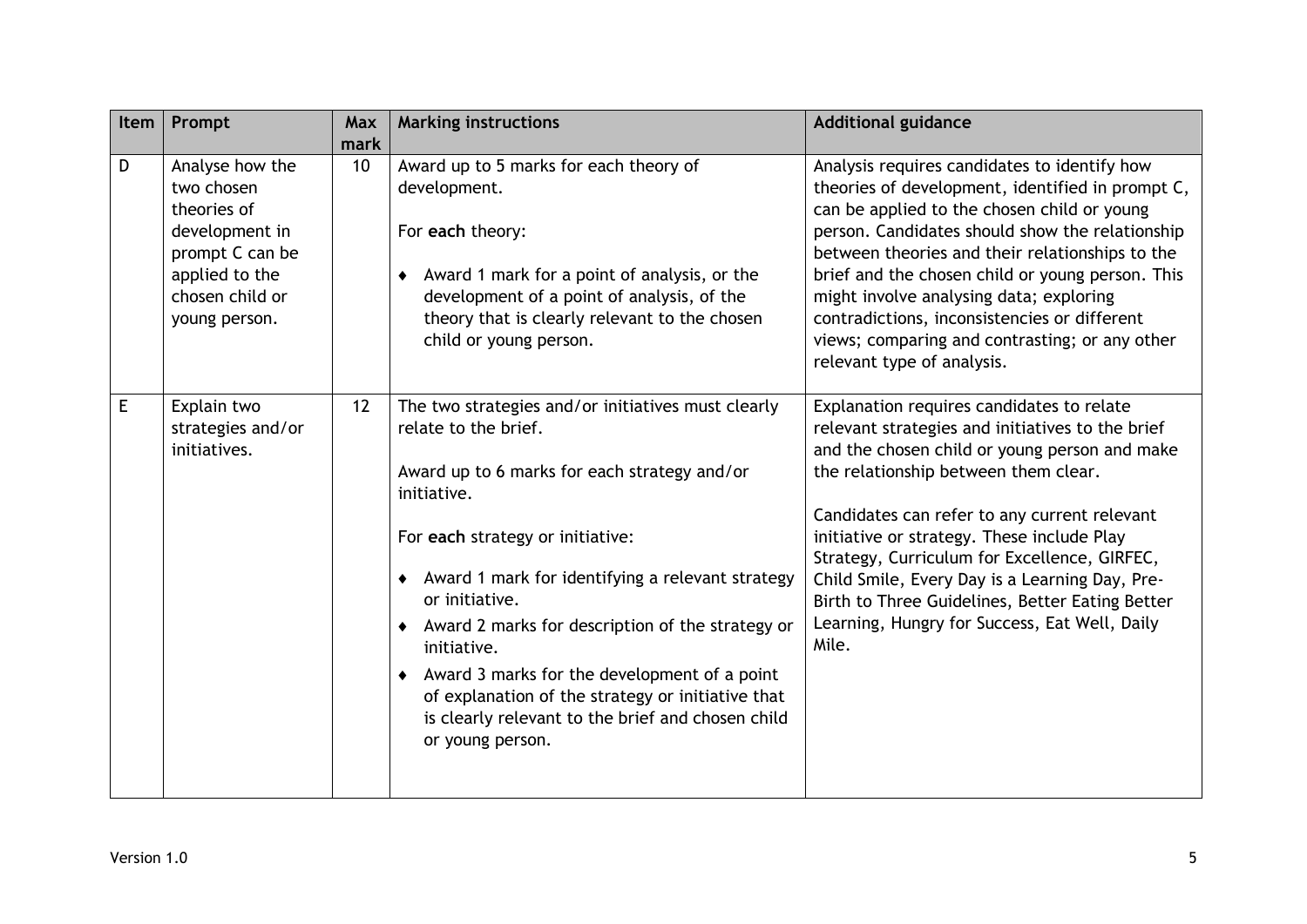| Item | Prompt                                                                                        | <b>Max</b><br>mark | <b>Marking instructions</b>                                                                                                                                                      | <b>Additional guidance</b>                                                                                                                                                                                                                             |
|------|-----------------------------------------------------------------------------------------------|--------------------|----------------------------------------------------------------------------------------------------------------------------------------------------------------------------------|--------------------------------------------------------------------------------------------------------------------------------------------------------------------------------------------------------------------------------------------------------|
| F    | Explain the ways<br>that two current<br>services may<br>support the chosen<br>child or young  | 10 <sup>1</sup>    | Award up to 5 marks for each service that supports<br>the chosen child or young person.<br>For each service:                                                                     | Explanation requires candidates to relate the<br>current services to the brief and the chosen child<br>or young person and make the relationship<br>between them clear.                                                                                |
|      | person.                                                                                       |                    | Award 1 mark for identifying a current and<br>appropriate service that may support the<br>chosen child or young person and is related to<br>the brief.                           | Candidates can refer to any current service that<br>supports the chosen child or young person in<br>relation to the brief.                                                                                                                             |
|      |                                                                                               |                    | Award 2 marks for a description of this service.<br>٠<br>Award 2 marks for a point of explanation<br>$\bullet$<br>relating to the brief and the chosen child or<br>young person. | Services could include education, health,<br>psychology, dentistry, recreation.                                                                                                                                                                        |
| G    | Explain the role<br>and responsibilities<br>of two<br>professionals who<br>support the chosen | 10 <sup>1</sup>    | Award a maximum of 5 marks for explanation of<br>the role and responsibilities of each professional.<br>For each professional:                                                   | Explanation requires candidates to relate the<br>roles and responsibilities of the identified<br>professionals to the chosen child or young person<br>and the brief and make the relationship between<br>them clear.                                   |
|      | child or young<br>person.                                                                     |                    | ◆ Award 1 mark for identifying a relevant<br>professional.<br>• Award 2 marks for describing the role and<br>responsibilities.                                                   | Candidates can refer to any relevant<br>professional contributing to the development of<br>the chosen child or young person.                                                                                                                           |
|      |                                                                                               |                    | • Award 2 marks for a point of explanation<br>relating to the brief and the chosen child or<br>young person.                                                                     | Appropriate professionals may include GPs,<br>health visitors, teachers, early-years workers,<br>social workers, classroom assistants, speech and<br>language therapists, psychologists, play workers,<br>youth workers, sports or gymnastics coaches. |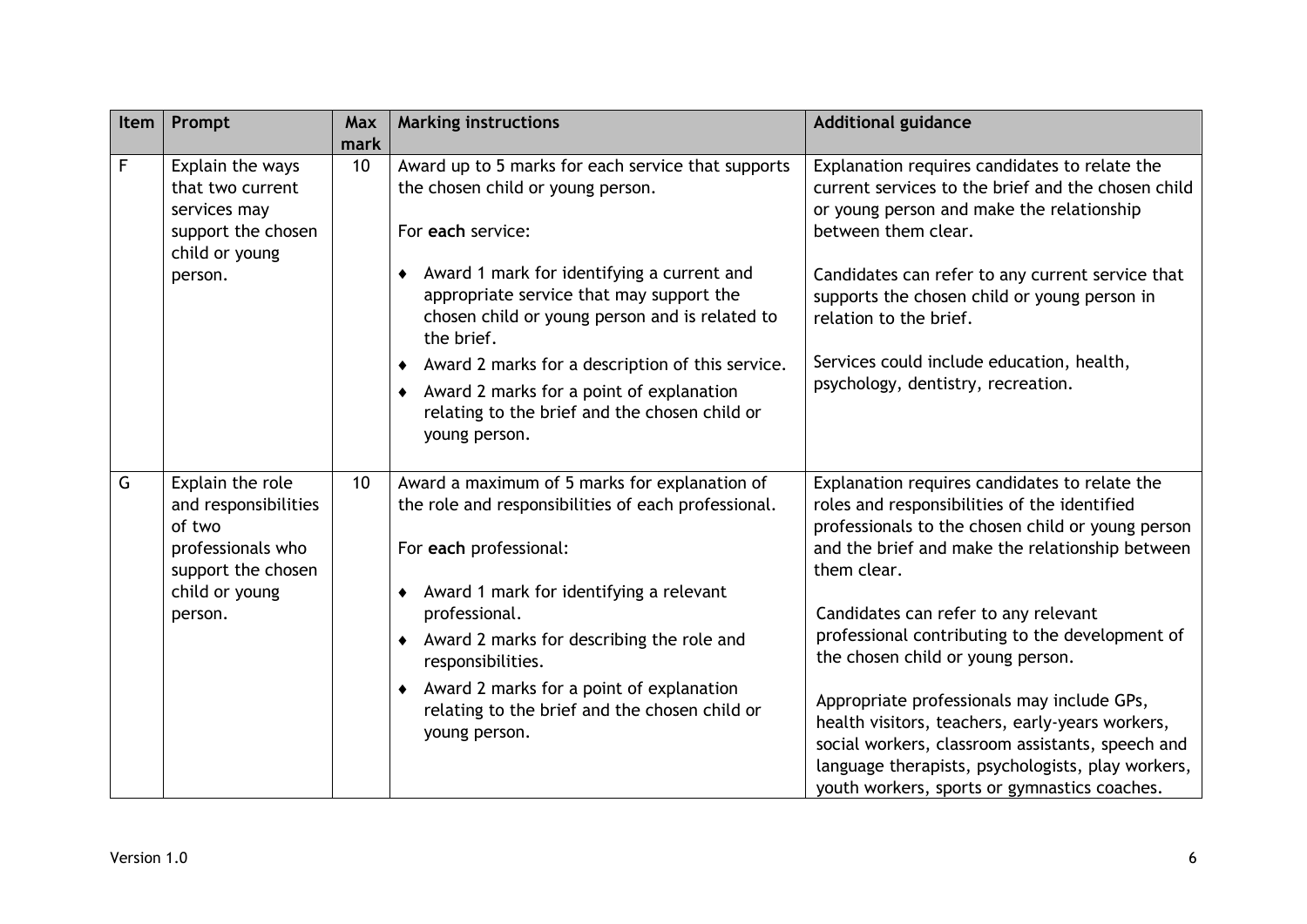| Item | Prompt                                                                                                                                                                                   | Max<br>mark    | <b>Marking instructions</b>                                                                                                                                                                                                                                                                                                                                                                                                | <b>Additional guidance</b>                                                                                                                                                                                                                                                                                                                                                                                                                             |
|------|------------------------------------------------------------------------------------------------------------------------------------------------------------------------------------------|----------------|----------------------------------------------------------------------------------------------------------------------------------------------------------------------------------------------------------------------------------------------------------------------------------------------------------------------------------------------------------------------------------------------------------------------------|--------------------------------------------------------------------------------------------------------------------------------------------------------------------------------------------------------------------------------------------------------------------------------------------------------------------------------------------------------------------------------------------------------------------------------------------------------|
| H    | Evaluate the<br>effectiveness of<br>partnership<br>working between<br>the two relevant<br>professionals<br>identified in prompt<br>G who support the<br>chosen child or<br>young person. | 6              | Award up to 6 marks for any of the following<br>responses:<br>one positive effect of partnership working<br>one negative effect of partnership working<br>a combination of the above<br>Award up to 2 marks for the development of a<br>point of evaluation for each example.                                                                                                                                              | Evaluation requires candidates to make a<br>judgement about the effectiveness of<br>partnership working and the roles of relevant<br>professionals based on criteria such as strengths<br>and/or weaknesses or the advantages and/or<br>disadvantages of partnership working in relation<br>to the chosen child or young person.                                                                                                                       |
|      | Provide a<br>conclusion about<br>the question posed<br>in the brief.                                                                                                                     | $\mathbf{3}$   | Award 1 mark for each point of conclusion, or a<br>development of a point of conclusion, that is<br>clearly relevant to the brief.<br>Candidates can gain marks for reaching conclusions<br>throughout the report, not just at the end of the<br>report.                                                                                                                                                                   | Providing a conclusion requires candidates to<br>provide a reasoned opinion about the question<br>posed in the brief, supported by information or<br>data.                                                                                                                                                                                                                                                                                             |
|      | Present at least<br>five appropriate<br>pieces of<br>referenced<br>information from a<br>variety of sources.                                                                             | $\overline{2}$ | Award up to 2 marks for presenting referenced<br>information in an appropriate way.<br>Award 1 mark only where candidates present fewer<br>than five accurate pieces of referenced information.<br>Award 2 marks for accurate or mainly accurate<br>$\bullet$<br>referencing.<br>Award 1 mark for referencing that contains<br>٠<br>inaccuracies.<br>Do not award marks where there has been no<br>attempt at referencing. | Candidates should reference information in such<br>a way that someone else could easily find the<br>source of the information. Candidates should use<br>the information appropriately within the report.<br>Appropriate sources for this information could be<br>books (including electronic books), newspapers,<br>magazines, professional journals, TV, childcare<br>websites, other relevant websites, specialist<br>videos, and visiting speakers. |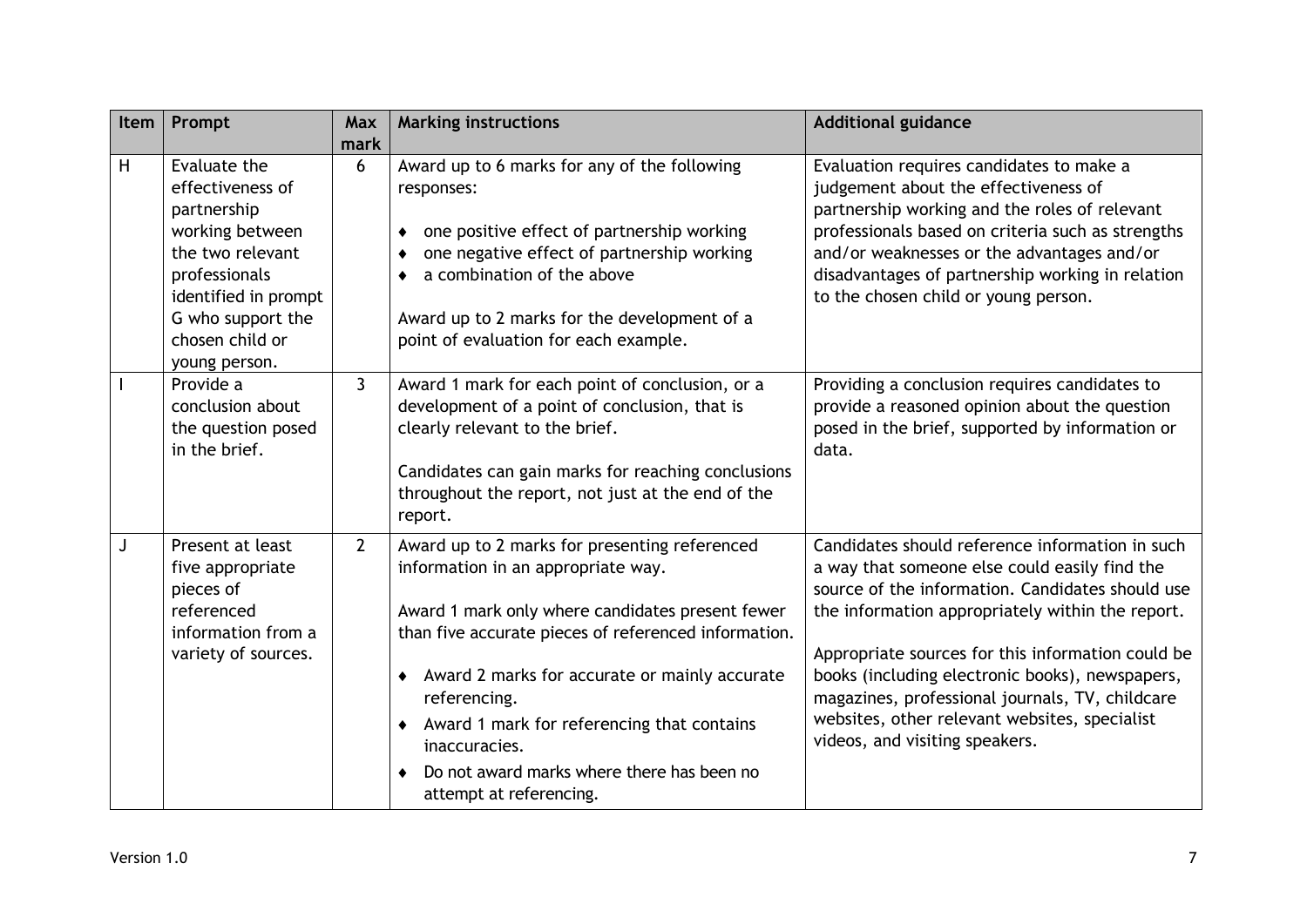## <span id="page-9-0"></span>**Instructions for candidates**

This assessment applies to the project for Higher Childcare and Development.

This project is worth 90 marks. This is 70% of the overall marks for the course assessment.

It assesses the following skills, knowledge and understanding:

- explaining child development
- analysing factors that influence development
- $\bullet$  explaining and analysing theories of child development
- investigating initiatives and strategies used to inform childhood practice
- investigating current childhood practice and services
- explaining the role and responsibilities of professionals in contributing to the development of children and young people
- $\bullet$  evaluating the effectiveness of partnership working
- investigating, analysing, evaluating and presenting information
- applying knowledge and understanding to childhood practice

Your teacher or lecturer will let you know if there are any specific conditions for doing this assessment.

In this assessment, you have to:

 investigate the needs of a child or young person and the range of ways in which professionals and other people can meet those needs

You must use one of the following briefs as the basis for your project:

- How do government initiatives support outdoor learning?
- How can literacy development be supported for children and young people?
- What are the benefits of play to the holistic development of children and young people?

Your teacher or lecturer will help you make your choice. At this stage you should also identify a child or young person to base your project on. It is up to you whether you choose the brief or the child or young person first.

Once you have chosen the brief and your child or young person, you will carry out an investigation to gather information and produce a report of 3,000–4,000 words based on your findings, related to the following points:

- explaining aspects of child development
- analysing factors that influence development
- explaining theories of development
- analysing chosen theories of development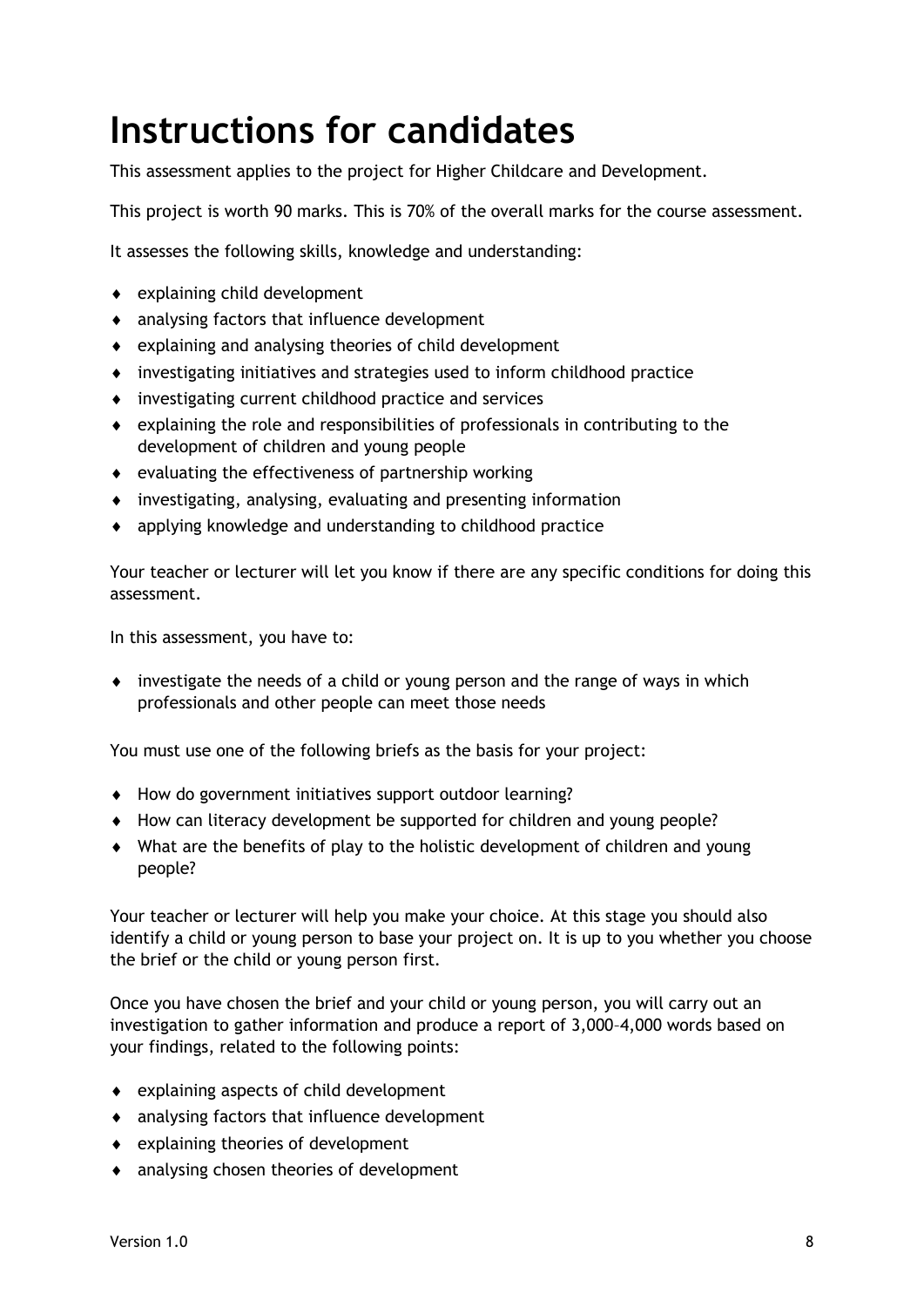- explaining strategies and/or initiatives
- explaining current services that support the chosen child or young person
- $\bullet$  explaining the role and responsibilities of professionals
- $\bullet$  evaluating the effectiveness of partnership working
- providing a conclusion about the question posed in the brief
- presenting appropriate pieces of referenced information from a variety of sources

#### **Before starting the project**

Before you start your project, you must choose a brief from those provided and select a child or young person. Your teacher or lecturer will provide guidance on the briefs to ensure you are clear about what each brief entails. Whichever brief you choose, you will have to demonstrate the same skills, knowledge and understanding.

The child or young person you choose to investigate could be someone you have read about in a case study or newspaper article, seen on a childcare website or video, met on placement, or someone you know. You must not base your project on yourself. You may find it helpful at this stage to create a short description of the chosen child or young person including, for example, age and family background.

This is not a practice-based course and does not involve primary research. This project therefore does not require you to have direct contact with children or young people. However, if there is a situation where you think this might be relevant, then you **must** discuss the suitability of this with your teacher or lecturer **before** starting the project. If your teacher or lecturer agrees, then you **must** obtain appropriate permission from the relevant person(s) before undertaking the project.

If you choose a real person for your project, you must change their name and take any other appropriate steps to maintain their anonymity. You must seek guidance from your teacher or lecturer before approaching anyone for your project.

Throughout the project, you **must**:

- establish appropriate safeguards and boundaries in relation to real people
- maintain privacy, confidentiality and anonymity at all times
- follow relevant ethical guidelines from appropriate regulatory bodies when required

#### **Carrying out the investigation**

Once you have chosen your brief and your child or young person, and agreed the approach to your investigation with your teacher or lecturer, you are ready to start your investigation.

You must carry out the investigation independently, supervised by your teacher or lecturer. Your teacher or lecturer could ask you to discuss your work at any stage, and you should be able to tell them what you have been doing. They cannot give you any guidance on what to do if you are stuck, have fallen behind with your plan or encounter any other problems. They cannot give feedback on your work, even if it is only a draft.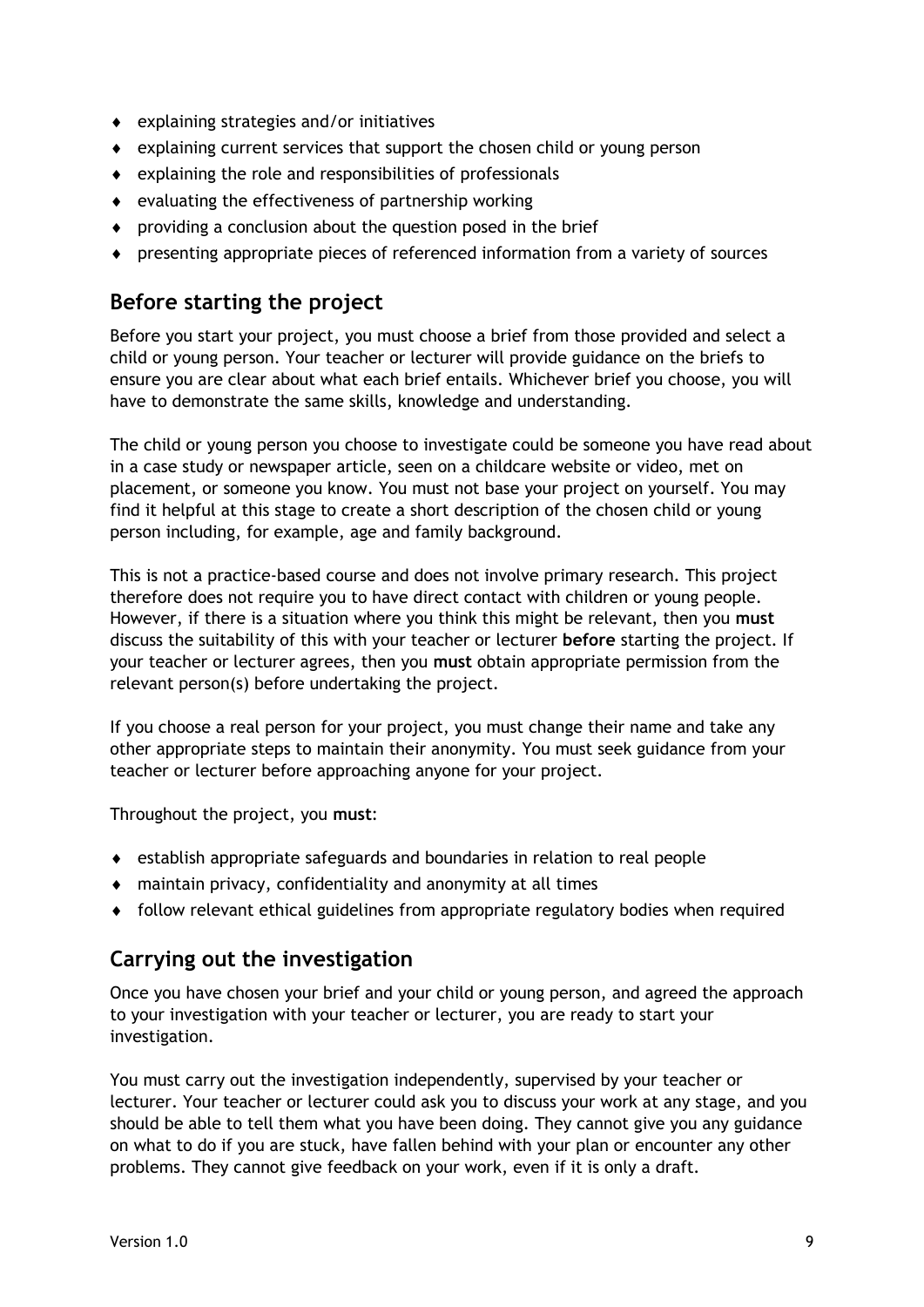You can use a variety of sources of information during your investigation. You have to use at least five pieces of referenced information in your report and they must be relevant, appropriate and credible.

When you are gathering information, make a full note of the source of each piece so that you can reference it in your report. This will enable you or anyone else to find it again. When using information in your report you should amend or adapt it, unless you are using it as a direct quote. You can use graphs, charts, tables, diagrams, text or any other suitable information in your report.

#### **You must reference all sources that you use in your project.**

When undertaking the investigation, remember that you will need to use the information you have gathered to present your response to the question posed in the brief. In your report you will need to explain, analyse and evaluate the information you have gathered. Use each project item prompt to help structure your report.

- Prompts that ask you to 'explain' mean you need to relate cause and effect and/or make relationships between things clear.
- Prompts that ask you to 'analyse' mean you need to identify relevant pieces of information, the relationship between them, and their relationship to the brief. This might involve analysing data; exploring contradictions, inconsistencies or different views; comparing and contrasting; or any other relevant type of analysis.
- Prompts that ask you to 'evaluate' mean you need to make a judgement based on criteria, such as strengths and/or weaknesses or advantages and/or disadvantages.

The table below provides more information about what you need to include in your report.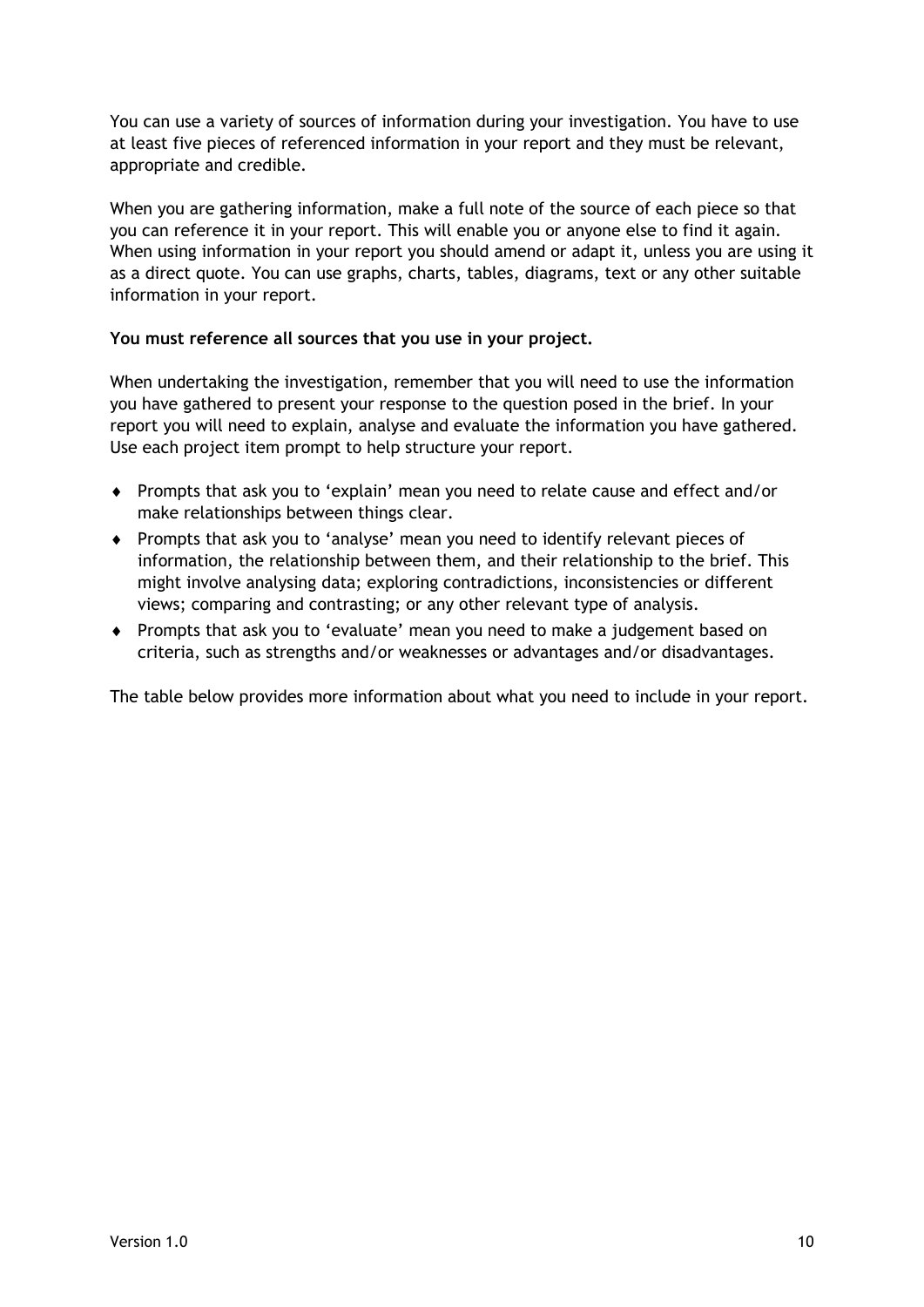### **Higher Childcare and Development project: prompts and marks**

| Item | Prompt                                                                                                                                                                                | <b>Max</b> | <b>Additional guidance</b>                                                                                                                                                                                                                                                                                                                                                                                                                                                                                                                                                 |
|------|---------------------------------------------------------------------------------------------------------------------------------------------------------------------------------------|------------|----------------------------------------------------------------------------------------------------------------------------------------------------------------------------------------------------------------------------------------------------------------------------------------------------------------------------------------------------------------------------------------------------------------------------------------------------------------------------------------------------------------------------------------------------------------------------|
|      |                                                                                                                                                                                       | mark       |                                                                                                                                                                                                                                                                                                                                                                                                                                                                                                                                                                            |
| A    | (i) Explain two<br>aspects of<br>development.<br>(ii) Explain the inter-<br>relationship<br>between these two<br>aspects of<br>development on<br>the chosen child<br>or young person. | 12         | You must relate cause and effect and/or make clear the relationships between aspects of<br>development, the brief, and the chosen child or young person.<br>You can gain a maximum of 6 marks for each aspect of child development.<br>Aspects of development could include cognitive, emotional, linguistic, physical and social<br>aspects.                                                                                                                                                                                                                              |
| B    | Analyse three factors<br>that influence<br>development.                                                                                                                               | 15         | You must identify factors that influence development, the relationship between them, and their<br>relationship to the brief and the chosen child or young person. This might involve analysing<br>data; exploring contradictions, inconsistencies or different views; or comparing and contrasting.<br>You can gain a maximum of 5 marks for each factor that influences development.<br>Factors that influence development could include cultural, economic, environmental, familial or<br>societal factors.<br>You should include one positive and two negative factors. |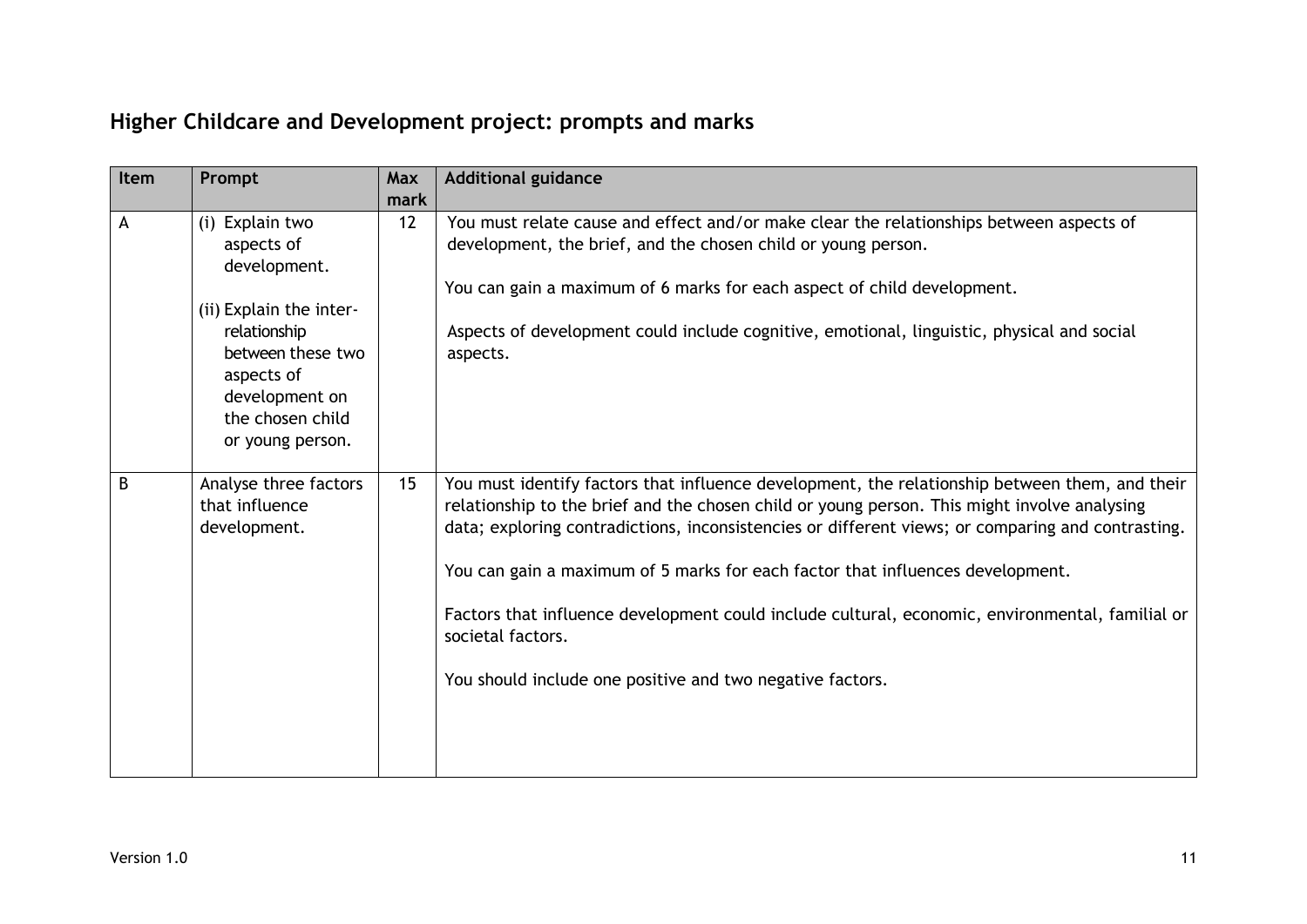| Item         | Prompt                                                                                                                               | Max<br>mark | <b>Additional guidance</b>                                                                                                                                                                                                                                                                                                                                                                                                                                                     |
|--------------|--------------------------------------------------------------------------------------------------------------------------------------|-------------|--------------------------------------------------------------------------------------------------------------------------------------------------------------------------------------------------------------------------------------------------------------------------------------------------------------------------------------------------------------------------------------------------------------------------------------------------------------------------------|
| $\mathsf{C}$ | Explain two theories<br>of development.                                                                                              | 10          | You must relate a theory of development to the brief and the chosen child or young person, and<br>make the relationship between them clear.<br>You can gain a maximum of 5 marks for each theory of development.<br>You can refer to classical and/or contemporary theories of development that inform current<br>practice. You must use appropriate terminology to support the chosen theories.                                                                               |
| D            | Analyse how the two<br>chosen theories of<br>development in<br>prompt C can be<br>applied to the chosen<br>child or young<br>person. | 10          | You must identify how the theories of development which you chose in prompt C can be applied<br>to the chosen child or young person. You should show the relationship between the theories and<br>their relationship to the brief and the chosen child or young person. This might involve analysing<br>data; exploring contradictions, inconsistencies or different views; or comparing and contrasting.<br>You can gain a maximum of 5 marks for each theory of development. |
| E            | Explain two strategies<br>and/or initiatives.                                                                                        | 12          | You must relate relevant strategies and/or initiatives to the brief and the chosen child or young<br>person, and make the relationship between them clear.<br>You can gain a maximum of 6 marks for each strategy and/or initiative.<br>You can refer to any relevant initiative or strategy.                                                                                                                                                                                  |
| F            | Explain the ways that<br>two current services<br>may support the<br>chosen child or young<br>person.                                 | 10          | You must relate the current services to the brief and the chosen child or young person, making<br>the relationship between them clear.<br>You can gain a maximum of 5 marks for explaining each service that supports children and<br>young people.<br>You can refer to any current service that supports children and young people.                                                                                                                                           |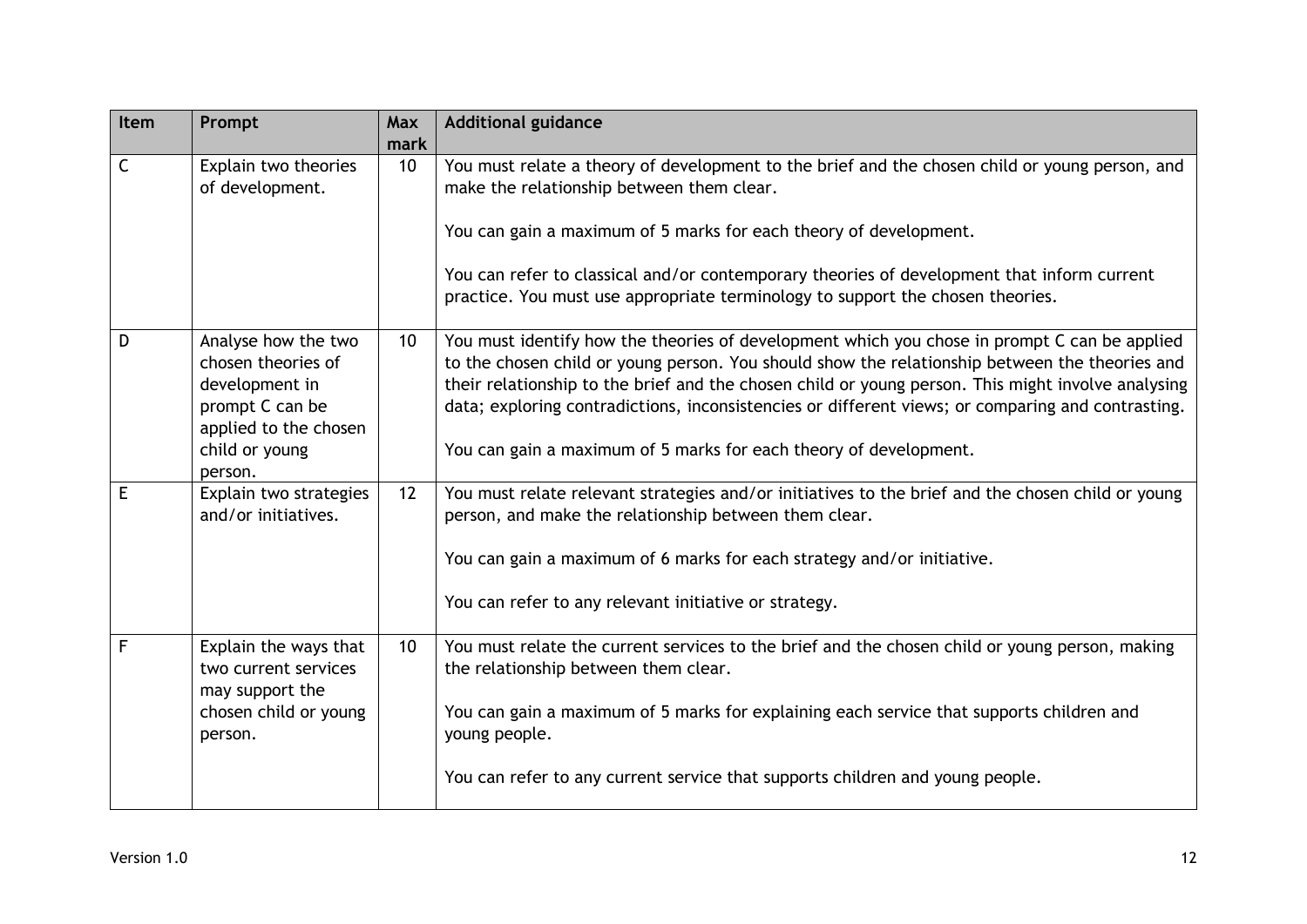| Item | Prompt                                                                                                                                                  | <b>Max</b><br>mark | <b>Additional guidance</b>                                                                                                                                                                                                                                                                                                                                                                                      |
|------|---------------------------------------------------------------------------------------------------------------------------------------------------------|--------------------|-----------------------------------------------------------------------------------------------------------------------------------------------------------------------------------------------------------------------------------------------------------------------------------------------------------------------------------------------------------------------------------------------------------------|
| G    | Explain the role and<br>responsibilities of two<br>professionals who<br>support the chosen<br>child or young<br>person.                                 | 10                 | You must identify the role and responsibilities of professionals who support the chosen child or<br>young person in relation to your brief, making the relationship between them clear.<br>You can gain a maximum of 5 marks for explaining the role and responsibilities of each<br>professional.<br>You can refer to any professional contributing to the development of the chosen child or young<br>person. |
| H    | Evaluate the<br>effectiveness of<br>partnership working<br>between two relevant<br>professionals who<br>support the chosen<br>child or young<br>person. | 6                  | You must make a judgement about the effectiveness of partnership working based on criteria<br>such as strengths and/or weaknesses, or advantages and/or disadvantages, of partnership<br>working in relation to the chosen child or young person. These must clearly relate to the brief.                                                                                                                       |
|      | Referring to your<br>report, provide a<br>conclusion about the<br>question posed in the<br>brief.                                                       | $\mathbf{3}$       | You must provide a reasoned conclusion about the question posed in the brief, supported by<br>information or data.<br>You can gain marks for reaching conclusions throughout the report, not just at the end of the<br>report.                                                                                                                                                                                  |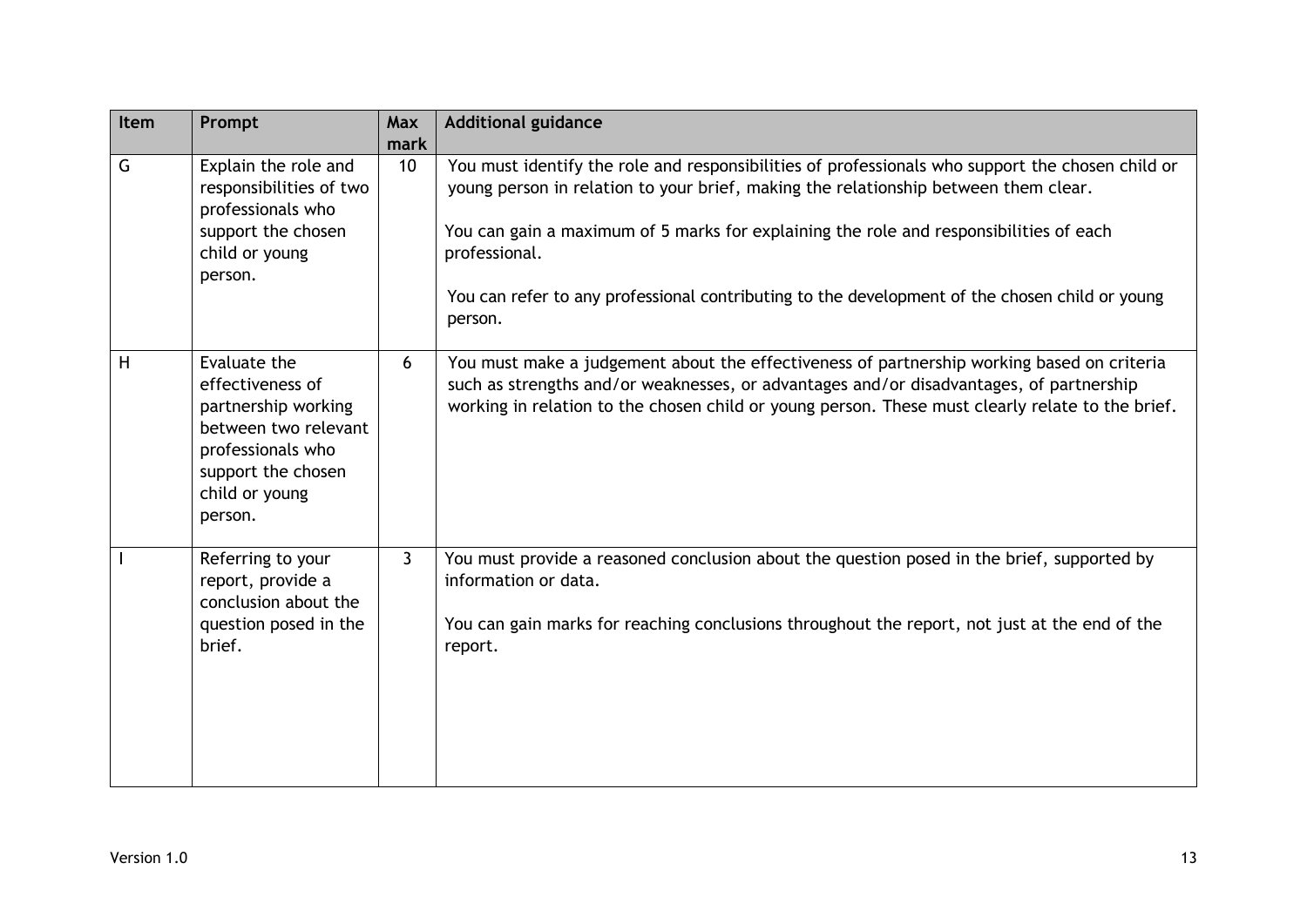| Item | Prompt                                                                                                    | Max            | <b>Additional guidance</b>                                                                                                                                                                                                                                                                                                                                                                                                                                                                                                                                                                                                                                                       |
|------|-----------------------------------------------------------------------------------------------------------|----------------|----------------------------------------------------------------------------------------------------------------------------------------------------------------------------------------------------------------------------------------------------------------------------------------------------------------------------------------------------------------------------------------------------------------------------------------------------------------------------------------------------------------------------------------------------------------------------------------------------------------------------------------------------------------------------------|
|      |                                                                                                           | mark           |                                                                                                                                                                                                                                                                                                                                                                                                                                                                                                                                                                                                                                                                                  |
|      | Present at least five<br>appropriate pieces of<br>referenced<br>information from a<br>variety of sources. | $\overline{2}$ | You must reference information in your report in such a way that someone else could easily find<br>the source of the information.<br>You can gain only 1 mark if you present fewer than five accurate pieces of referenced<br>information.<br>You must use the information appropriately within your report. You should provide references<br>within the text of your report, and provide a reference list at the end of your report.<br>Appropriate sources for this information could include books (including electronic books),<br>newspapers, magazines, professional journals, TV, childcare websites, other relevant websites,<br>specialist videos or visiting speakers. |
|      | <b>Total marks</b>                                                                                        | 90             |                                                                                                                                                                                                                                                                                                                                                                                                                                                                                                                                                                                                                                                                                  |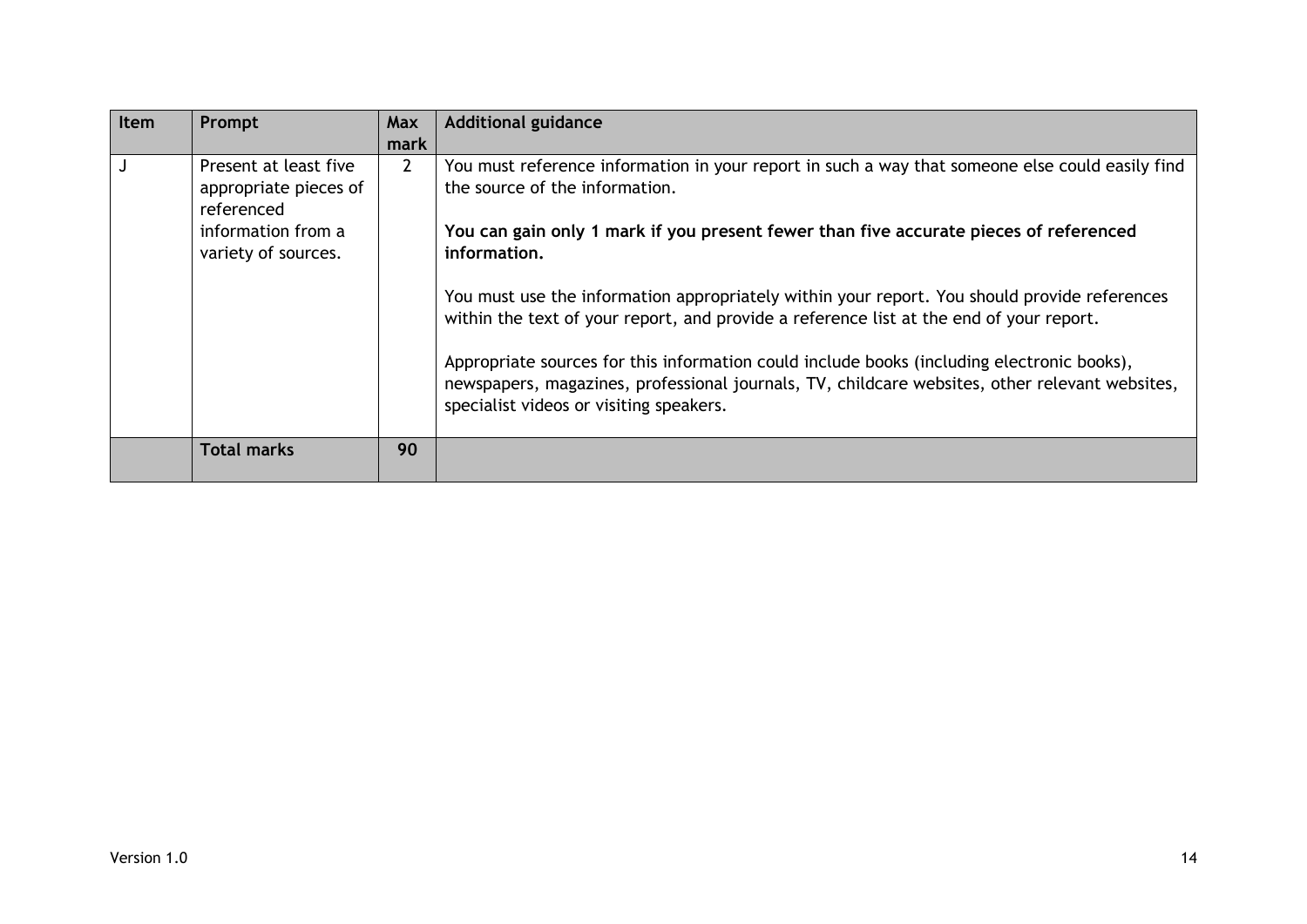#### **Producing your report**

Your report must be between 3,000-4,000 words excluding references, footnotes and appendices. You must provide the word count of your completed report, excluding references, footnotes and appendices. If the word count exceeds the maximum by 10%, a penalty will be applied.

Only use footnotes and appendices to support information included within the project (for example tables of figures, graphs, statistics, questionnaires, transcripts of interviews). Do not use them to add information that you should have submitted as part of the word count.

You must produce your report independently, under the supervision of your teacher or lecturer. This means that your teacher or lecturer could ask to see or discuss your work at any stage, and you should be able to let them know what you have been doing. Your teacher or lecturer cannot give you feedback on drafts of your work.

Your report must contain information that you have gathered during your investigation in relation to the brief. You must include a response to all of the prompts. The order in which you respond to the prompts will vary depending on the brief, how you choose to interpret it and how you structure your report.